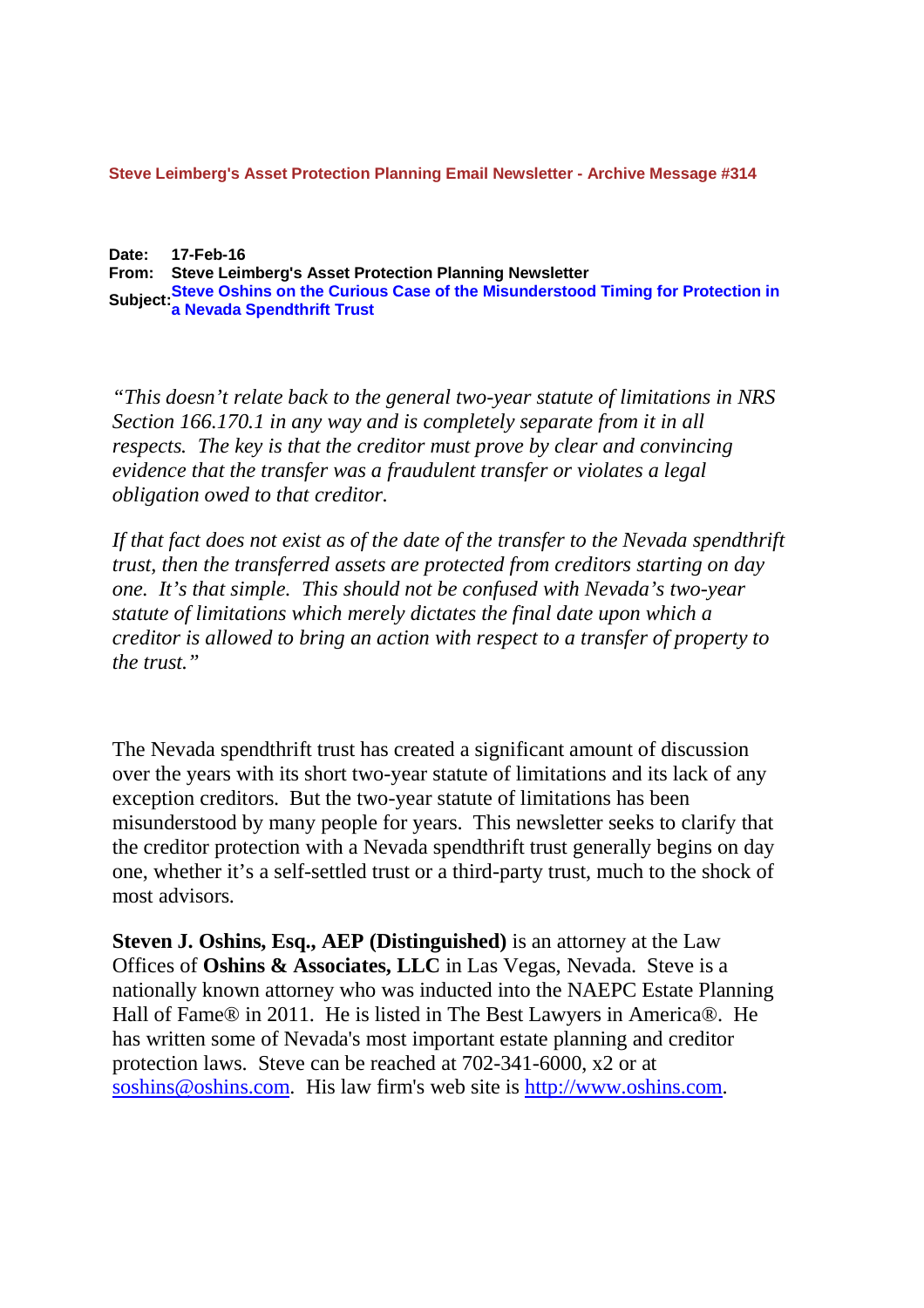Steve authors three different annual state rankings charts and one state income tax chart:

- The Annual Domestic Asset Protection Trust State Rankings Chart
- The Annual Dynasty Trust State Rankings Chart
- The Annual Trust Decanting State Rankings Chart
- The Annual Non-Grantor Trust State Income Tax Chart

Now, here is Steve Oshins' commentary:

# **EXECUTIVE SUMMARY:**

Nevada's spendthrift trust statutes are found in Nevada Revised Statutes ("NRS") Chapter 166. While most people think about these statutes from the standpoint of self-settled spendthrift trusts, NRS Chapter 166 governs both self-settled and third-party settled trusts, so this newsletter discussion is relevant to both.

Estate planners often refer to Nevada's two-year statute of limitations without fully understanding how the statutes are drafted, at least in this author's experience. They generally assume that it takes two years to obtain creditor protection using a Nevada spendthrift trust. However, that is simply not the case. In fact, the protection is significantly better than most people believe.

Other jurisdictions may have similar advantages, but this newsletter only addresses Nevada law.

## **COMMENT:**

### **NRS Section 166.170.1**

NRS Section 166.170.1 lays out the statute of limitations as follows:

1. A person may not bring an action with respect to a transfer of property to a spendthrift trust: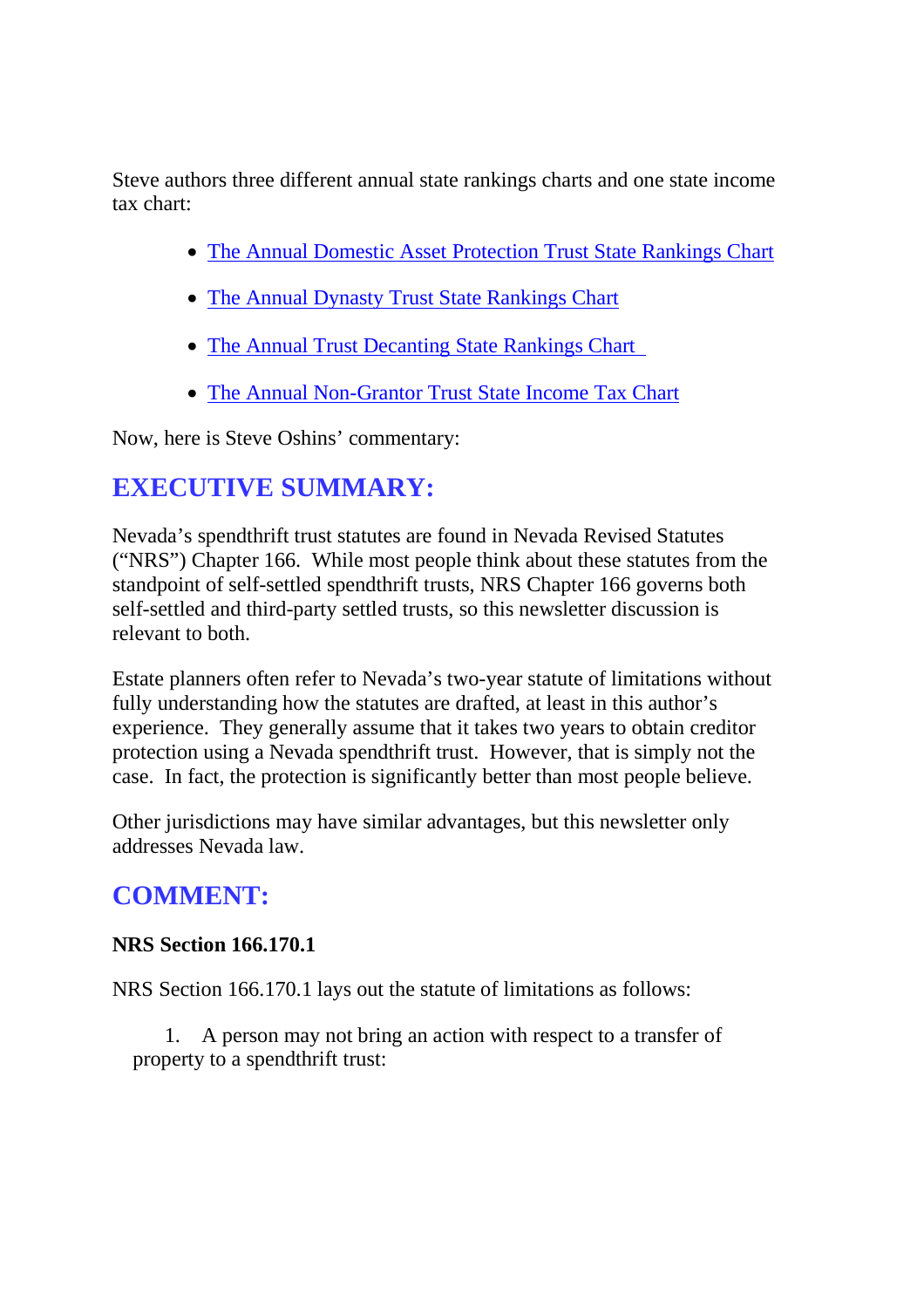(a) If the person is a creditor when the transfer is made, unless the action is commenced within:

(1) Two years after the transfer is made; or

(2) Six months after the person discovers or reasonably should have discovered the transfer, whichever is later.

(b) If the person becomes a creditor after the transfer is made, unless the action is commenced within 2 years after the transfer is made.

At first glance, this appears to require two years to obtain protection from a future creditor and the longer of two years or six months from discovery to obtain protection from a preexisting creditor. And the foregoing is how most planners tend to interpret these rules.

However, NRS Section 166.170.1 merely says that "[a] person may not bring an action" after such statute of limitations. It says nothing about the date the spendthrift trust assets are actually protected from creditors. Certainly, getting past the statute of limitations does increase the probability of the trust assets being protected since the creditor cannot sue the trust after that point assuming that the judge follows these statutes. So these time limits are extremely important in that respect. But they do not dictate the actual rules of protection.

[Note that there is a federal exception if the spendthrift trust is a "self-settled trust or similar device" within the meaning of Section 548(e) of the Bankruptcy Code. However, since this newsletter pertains to both self-settled and third-party settled spendthrift trusts, this issue is beyond the scope of this newsletter and not discussed herein.]

### **NRS Section 166.170.3**

NRS Section 166.170.3 lays out the actual rules of protection as follows:

3. A creditor may not bring an action with respect to transfer of property to a spendthrift trust unless a creditor can prove by clear and convincing evidence that the transfer of property was a fraudulent transfer pursuant to chapter 112 of NRS or that the transfer violates a legal obligation owed to the creditor under a contract or a valid court order that is legally enforceable by that creditor. In the absence of such clear and convincing proof, the property transferred is not subject to the claims of the creditor.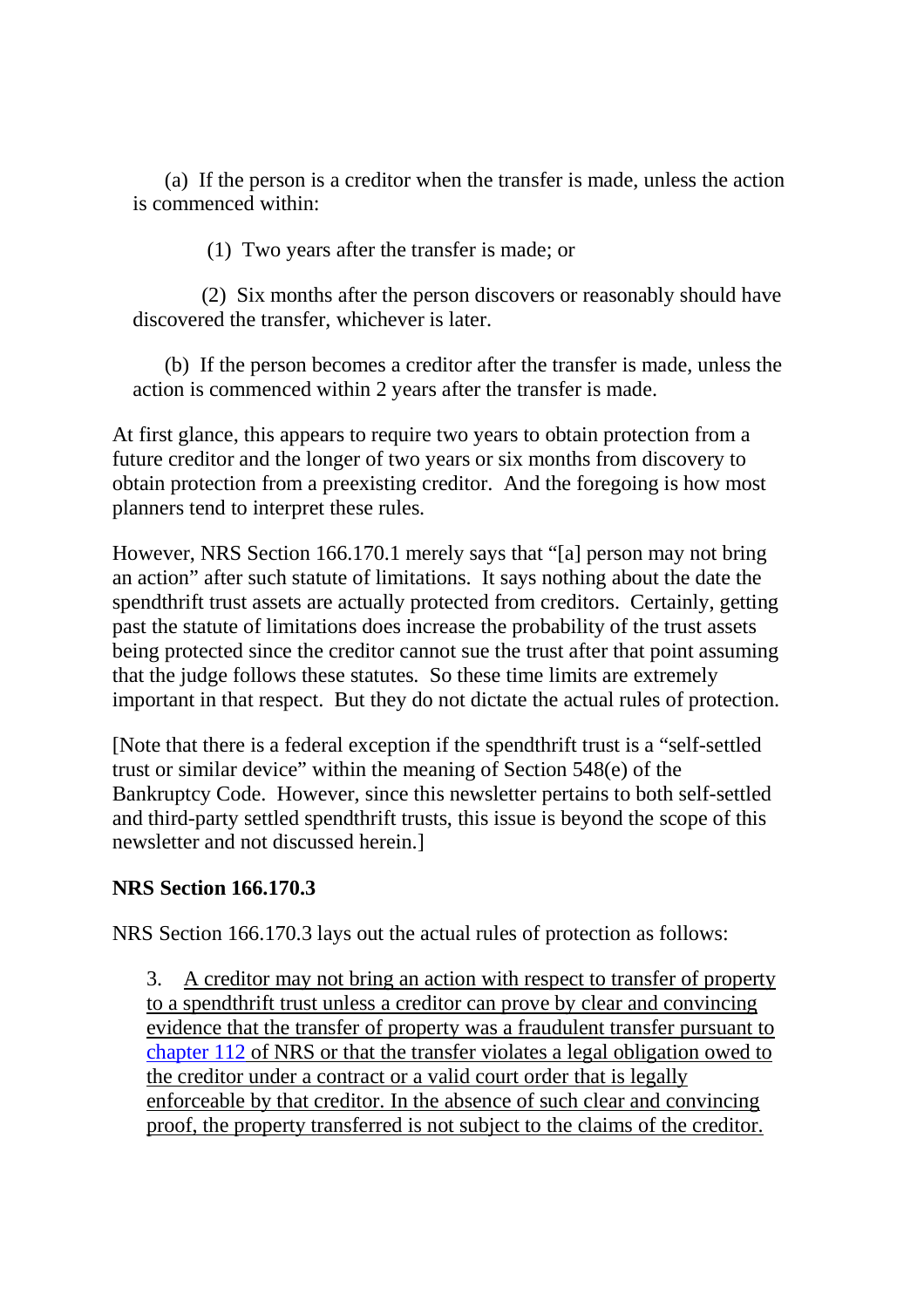Proof by one creditor that a transfer of property was fraudulent or wrongful does not constitute proof as to any other creditor and proof of a fraudulent or wrongful transfer of property as to one creditor shall not invalidate any other transfer of property. [Emphasis added.]

This doesn't relate back to the general two-year statute of limitations in NRS Section 166.170.1 in any way and is completely separate from it in all respects. The key is that the creditor must prove by clear and convincing evidence that the transfer was a fraudulent transfer or violates a legal obligation owed to that creditor.

If that fact does not exist as of the date of the transfer to the Nevada spendthrift trust, then the transferred assets are protected from creditors starting on day one. It's that simple. This should not be confused with Nevada's two-year statute of limitations which merely dictates the final date upon which a creditor is allowed to bring an action with respect to a transfer of property to the trust.

#### **Summary**

This distinction is an important consideration for planners to understand as they properly plan for and describe the rules with their clients. Whether the Nevada spendthrift trust is self-settled or third-party settled, these are the rules. This may open doors for planners who were unaware of just how quickly assets can be protected.

Although the protection can be obtained quickly, this still will not stop fraudulent transfers from being unwound. So the advisor should not interpret this newsletter to mean that they should move more slowly given the quick protection. Rather, they should use this knowledge to create planning opportunities if they weren't taking advantage of these rules before now.

### **HOPE THIS HELPS YOU HELP OTHERS MAKE A** *POSITIVE* **DIFFERENCE!**